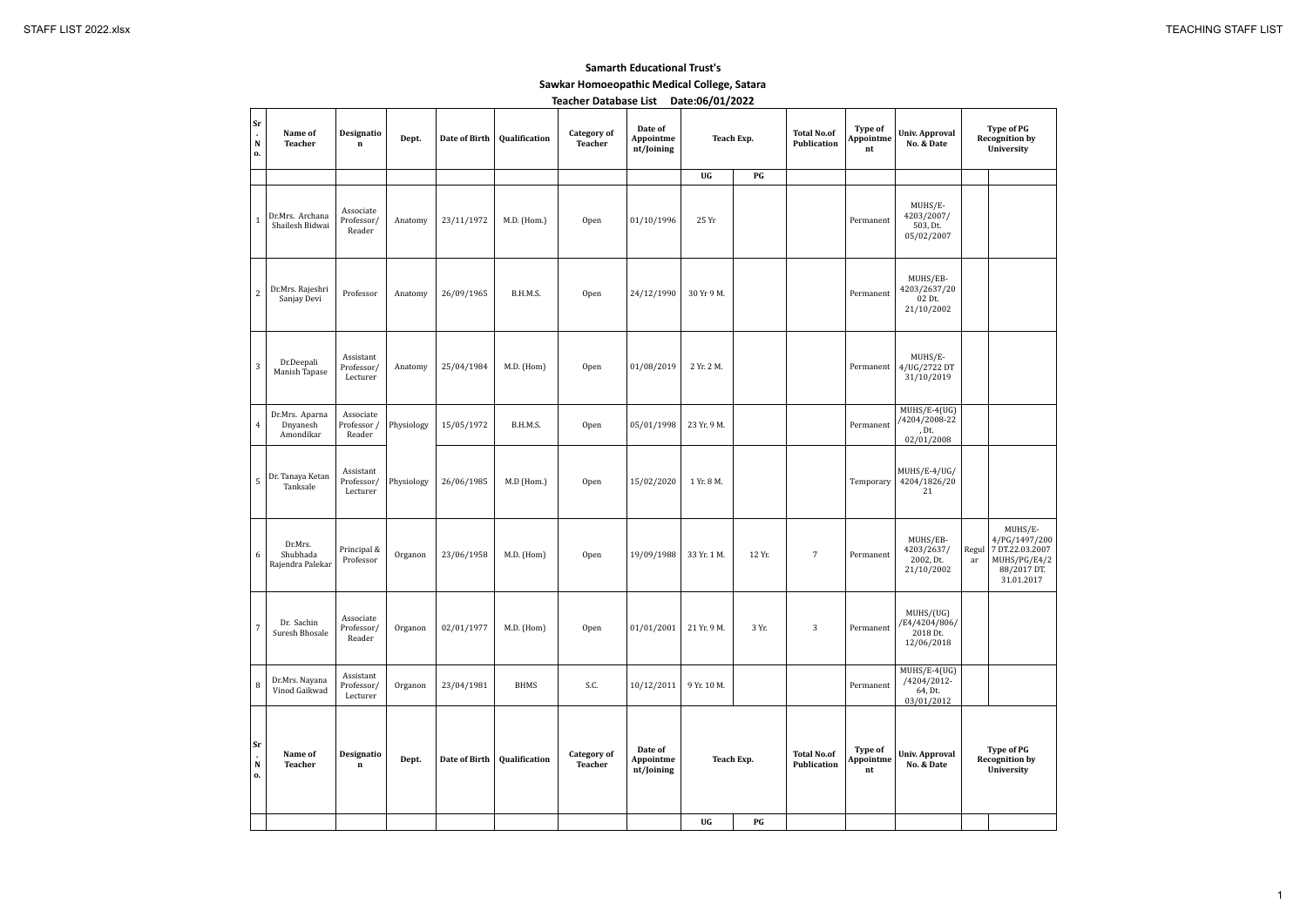| 9                                     | Dr. Abhijit<br>Nandkumar<br>Gurav      | Assistant<br>Professor/<br>Lecturer | Hom.<br>Pharmacy                   | 21/06/1985             | M.D. (Hom)    | OBC                                  | $01/04/2018$ 3 Yr. 6 M.            |              |            |                                   | Temporary                  | MUHS/E-4/UG/<br>4204/1826/20<br>21                            |    |
|---------------------------------------|----------------------------------------|-------------------------------------|------------------------------------|------------------------|---------------|--------------------------------------|------------------------------------|--------------|------------|-----------------------------------|----------------------------|---------------------------------------------------------------|----|
| 10                                    | Dr. Soniya<br>Mahadev<br>Naikwadi      | Associate<br>Professor /<br>Reader  | Hom.<br>Pharmacy                   | 10/09/1985             | M.D. (Hom)    | Open                                 | 17/06/2013                         | 8 Yr. 4 M.   |            |                                   | Permanent                  | MUHS/(UG)<br>/E4/4204/806/<br>2018 Dt.<br>12/06/2018          |    |
| 11                                    | Dr. Manish Vilas<br>Inamdar            | Professor                           | Homoeopat<br>hic Materia<br>Medica | 23/12/1975             | M.D. (Hom)    | Open                                 | 01/01/2001                         | 20 Yr. 9 M.  | 5 Yr.      | 40                                | Permanent                  | $MUHS/E-4(UG)$<br>/4204/2012/90 Regul<br>9, Dt.<br>13/03/2012 | ar |
| 12                                    | Dr. Krishnaji<br>Ramchandra<br>Shewale | Associate<br>Professor /<br>Reader  | Homoeopat<br>hic Materia<br>Medica | 22/12/1973             | M.D. (Hom)    | S.C.                                 | 26/11/2007                         | 13 Yr. 10 M. |            | $\mathbf{1}$                      | Permanent                  | MUHS/E-4(UG)<br>/4204/2008/22<br>, Dt.<br>02/01/2008          |    |
| 13                                    | Dr.Vishranti<br>Ravindra<br>Phadtare   | Assistant<br>Professor/<br>Lecturer | Homoeopat<br>hic Materia<br>Medica | 27/12/1981 M.D (Hom)   |               | <b>Open</b>                          | $01/03/2021$ 7 M.                  |              |            |                                   | Temporary                  | MUHS/E-4/UG/<br>4204/1826/20<br>21                            |    |
| 14                                    | Dr. Rajendra<br>Ramdas Bhoite          | Professor                           | Pathology                          | 27/07/1967             | B.H.M.S.      | Open                                 | 15/07/1991                         | 30 Yr. 3 M.  |            |                                   | Permanent                  | MUHS/E-<br>4/4203/2793/<br>2005, Dt.<br>10/08/2005            |    |
| 15                                    | Dr.Mrs. Rama<br>Rajendra<br>Patukale   | Associate<br>Professor/<br>Reader   | Pathology                          | 13/11/1970             | B.H.M.S.      | Open                                 | 18/08/1999                         | 22 Yr. 2 M.  |            | $\mathbf{1}$                      | Permanent                  | MUHS/E-4(UG)<br>/4204/2012/90<br>9, Dt.<br>13/03/2012         |    |
| 16                                    | Dr. Jagruti<br>Bajirao Rite            | Assistant<br>Professor/<br>Lecturer | Pathology                          | 11/08/1992 M.D (Hom)   |               | S.C.                                 | 18/03/2021 7 M.                    |              |            |                                   | Temporary                  | MUHS/E-4/UG/<br>4204/1826/20<br>21                            |    |
| Sr<br>$\mathbf{r}$<br>${\bf N}$<br>о. | Name of<br><b>Teacher</b>              | Designatio<br>$\bf n$               | Dept.                              | Date of Birth          | Qualification | <b>Category of</b><br><b>Teacher</b> | Date of<br>Appointme<br>nt/Joining |              | Teach Exp. | <b>Total No.of</b><br>Publication | Type of<br>Appointme<br>nt | <b>Univ. Approval</b><br>No. & Date                           | Re |
|                                       |                                        |                                     |                                    |                        |               |                                      |                                    | UG           | PG         |                                   |                            |                                                               |    |
| 17                                    | Dr. Arun<br>Ramchandra<br>Barawade     | Professor                           | <b>FMT</b>                         | 12/04/1957             | G.C.E.H.      | OBC                                  | 13/06/1994                         | 27 Yr. 4 M.  |            |                                   | Permanent                  | MUHS/E-<br>4203/2007/<br>503, Dt.<br>05/02/2007               |    |
| 18                                    | Dr.Priyanjali<br>Shrinivas<br>Walvekar | Assistant<br>Professor/<br>Lecturer | <b>FMT</b>                         | 17/08/1987   M.D (Hom) |               | S.C.                                 | $01/03/2021$ 7 M.                  |              |            |                                   | Temporary                  | MUHS/E-4/UG/<br>4204/1826/20<br>21                            |    |
| 19                                    | Dr. Hemant<br>Dnyandeo<br>Ghadge       | Professor                           | Practice of<br>Medicine            | 01/12/1967             | M.D.(Hom)     | Open                                 | 15/07/2002                         | 19 Yr. 3 M.  | 4 Yr 10 M. | 3                                 | Permanent                  | MUHS/E-<br>4/UG/2722 DT<br>31/10/2019                         |    |

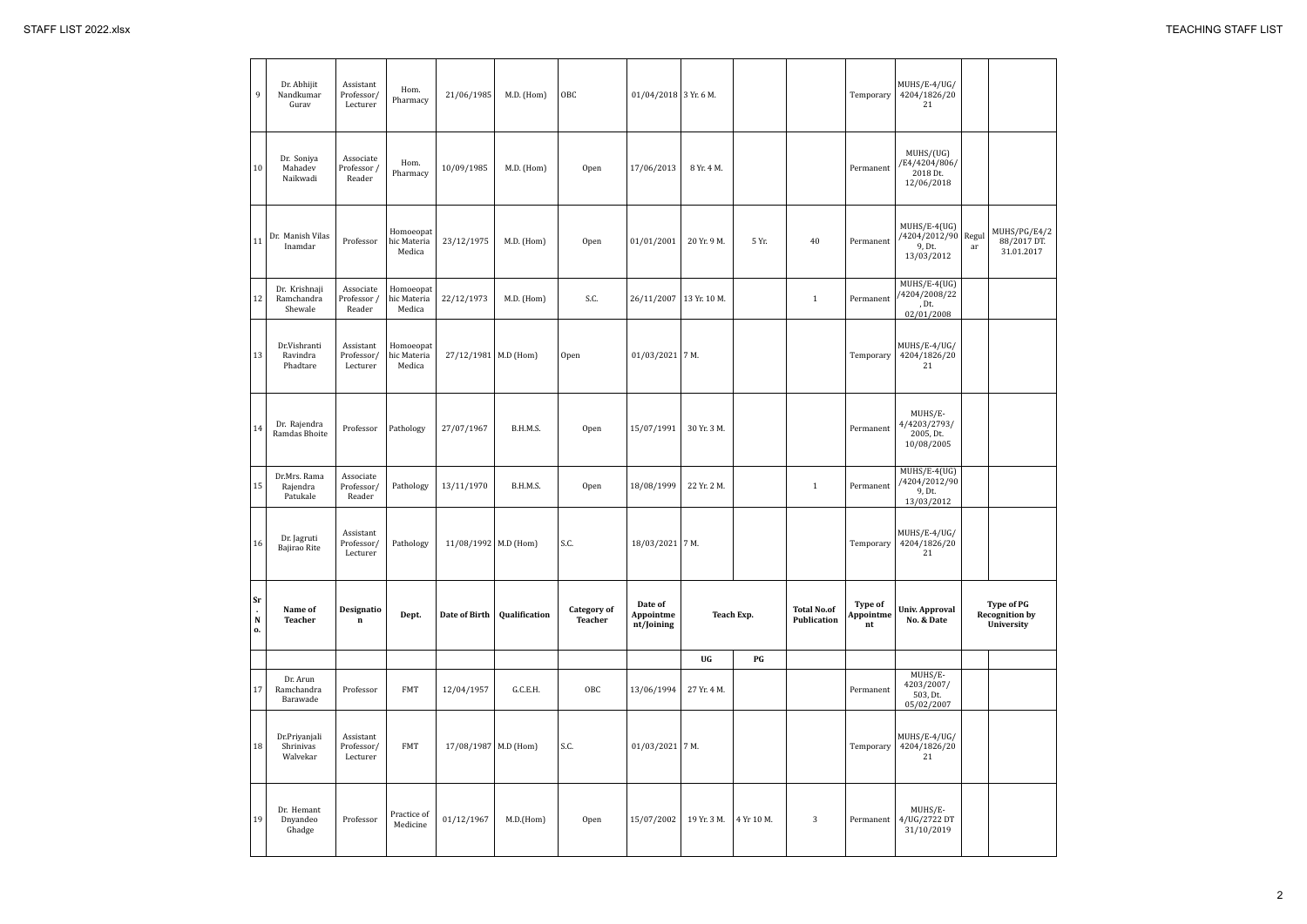| 20                           | Dr. Nrupen<br>Shashikant<br>Bhutkar          | Associate<br>Professor/<br>Reader    | Practice of<br>Medicine | 31/08/1981                       | M.D. (Hom)    | Open                          | 12/10/2011                                                    | 10 Yr. 1 M. |            | $\mathbf{1}$                      | Permanent                  | MUHS/E-4(UG)<br>/4204/486, Dt.<br>23/08/2021            |             |
|------------------------------|----------------------------------------------|--------------------------------------|-------------------------|----------------------------------|---------------|-------------------------------|---------------------------------------------------------------|-------------|------------|-----------------------------------|----------------------------|---------------------------------------------------------|-------------|
| 21                           | Dr. Abhijeet<br>Ravindra Bhosale             | Assistant<br>Professor /<br>Lecturer | Practice of<br>Medicine | 04/04/1984                       | M.D. (Hom)    | Open                          | 12/10/2011                                                    | 10 Yr. 1 M. |            |                                   | Permanent                  | MUHS/(UG)<br>/E4/4204/806/<br>2018 Dt.<br>12/06/2018    |             |
| 22                           | Dr.Mrs. Shweta<br>Rahul Bagade               | Associate<br>Professor/<br>Reader    | Surgery                 | 05/12/1979                       | B.H.M.S.      | Open                          | 15/07/2002                                                    | 19 Yr. 3 M. |            |                                   | Permanent                  | $MUHS/E-4(UG)$<br>/4204/2012/90<br>9, Dt.<br>13/03/2012 |             |
| 23                           | Dr. Sukhadev<br>Hanmant Apte                 | Assistant<br>Professor/<br>Lecturer  | Surgery                 | 03/10/1983                       | M.D. (Hom.)   | Open                          | 01/04/2010                                                    | 11 Yr. 6 M. |            |                                   | Permanent                  | MUHS/(UG)<br>/E4/4204/806/<br>2018 Dt.<br>12/06/2018    |             |
| 24                           | Dr.Mrs.<br>Mahananda<br>Vishweshwar<br>Shete | Professor                            | Obs Gynaec              | 11/05/1959                       | M.D.(DGO)     | Open                          | 19/09/1988                                                    | 33 Yr. 1 M. |            |                                   | Permanent                  | MUHS/EB-<br>4203/2637/<br>2002, Dt.<br>21/10/2002       |             |
|                              |                                              |                                      |                         |                                  |               |                               |                                                               |             |            |                                   |                            |                                                         |             |
| <b>Sr</b><br>${\bf N}$<br>0. | Name of<br><b>Teacher</b>                    | Designatio<br>$\mathbf n$            | Dept.                   | Date of Birth                    | Qualification | <b>Category of</b><br>Teacher | Date of<br>Appointme<br>nt/Joining                            |             | Teach Exp. | <b>Total No.of</b><br>Publication | Type of<br>Appointme<br>nt | <b>Univ. Approval</b><br>No. & Date                     |             |
|                              |                                              |                                      |                         |                                  |               |                               |                                                               | UG          | PG         |                                   |                            |                                                         | $\mathbf R$ |
| $25\,$                       | Dr. Anagha<br>Dhananjay Devi                 | Associate<br>Reader                  |                         | Professor/ Obs Gynaec 08/10/1965 | M.B.B.S.      | Open                          | 15/07/1991<br>to<br>30/04/1992 30 Yr. 4 M.<br>&<br>01/08/1993 |             |            |                                   | Permanent                  | MUHS/EB-<br>4203/2637/<br>2002, Dt.<br>21/10/2002       |             |
| 26                           | Dr.Mrs. Shital<br>Manish Inamdar             | Assistant<br>Professor/<br>Lecturer  | Obs Gynaec              | 16/2/1979                        | B.H.M.S.      | Open                          | 15/07/2002                                                    | 19 Yr. 3 M. |            | $\mathbf{1}$                      | Permanent                  | $MUHS/E-4(UG)$<br>/4204/2008/22<br>, Dt.<br>02/01/2008  |             |
| 27                           | Dr.Mrs. Gulnar<br>Moh. Rafique<br>Bagwan     | Professor                            | Community<br>Medicine   | 07/07/1964                       | M.B.B.S.      | Open                          | 16/08/1989                                                    | 32 Yr. 2 M  |            |                                   | Permanent                  | MUHS/E-<br>4/4203/2007/<br>503, Dt.<br>05/02/2007       |             |